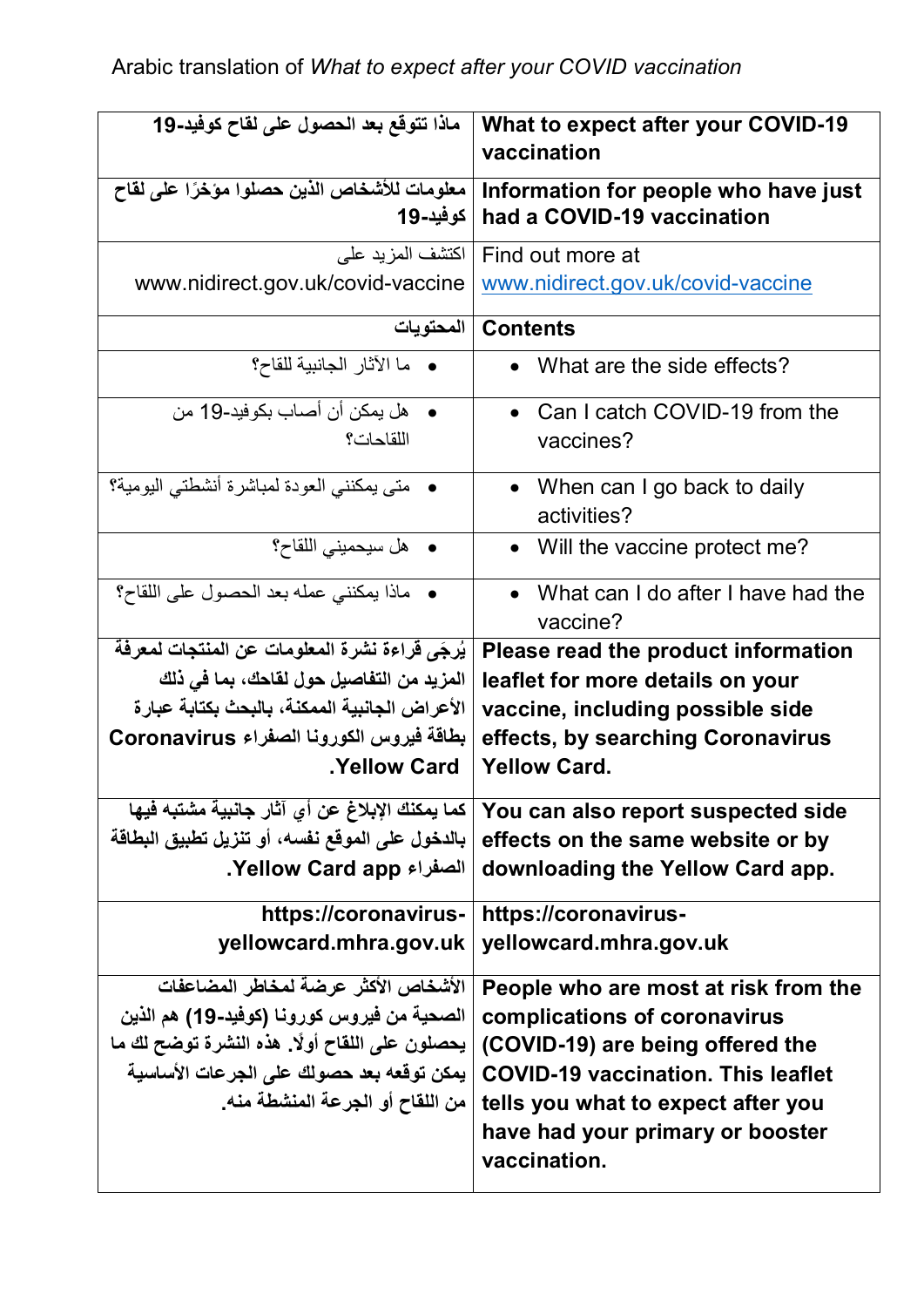## Arabic translation of *What to expect after your COVID vaccination*

| ما الآثار الجانبية للقاح؟                                                                                                                                                                                                                                                                           | What are the side effects?                                                                                                                                                                                                                                                                                                                 |
|-----------------------------------------------------------------------------------------------------------------------------------------------------------------------------------------------------------------------------------------------------------------------------------------------------|--------------------------------------------------------------------------------------------------------------------------------------------------------------------------------------------------------------------------------------------------------------------------------------------------------------------------------------------|
| قد يسبب اللقاح، مثله مثل كل العقاقير، بعض الأثار<br>الجانبية. ومعظمها طفيف وقصير الأجل، بل ولا<br>يعاني منها الجميع. تتشابه الآثار الجانبية البالغة<br>الشيوع، ولا تستمر إلا ليوم أو يومين.                                                                                                         | Like all medicines, vaccines can cause<br>side effects. Most of these are mild and<br>short-term, and not everyone gets them.<br>The very common side effects are the<br>same and should still only last a day or<br>two.                                                                                                                  |
| من بين الآثار الجانبية البالغة الشيوع في اليوم الأول<br>  أو الثانبي:                                                                                                                                                                                                                               | Very common side effects in the first<br>day or two include:                                                                                                                                                                                                                                                                               |
| •   الشعور بألم وثقل في الذراع في منطقة<br>الحقن.                                                                                                                                                                                                                                                   | having a painful, heavy feeling<br>and tenderness in the arm where<br>you had your injection                                                                                                                                                                                                                                               |
| • الشعور بالنعب                                                                                                                                                                                                                                                                                     | feeling tired                                                                                                                                                                                                                                                                                                                              |
| • الصداع، وتكسير في الجسم، وقشعريرة                                                                                                                                                                                                                                                                 | headache, aches and chills                                                                                                                                                                                                                                                                                                                 |
| قد تشعر أيضا بأعراض الإنفلوانزا مع نوبات من<br>الرعشة والرجفة لمدة يوم أو يومين. ولكن قد يشير<br>ارتفاع درجة الحرارة* إلى أنك مصاب بكوفيد-19<br>أو بعدوى أخرى. يمكنك أن تستريح، وتتناول جرعة<br>عادية من البار اسيتامول (اتَّبع النصائح الواردة في<br>العبوة) كي تشعر بالتحسن                       | You may also have flu like symptoms<br>with episodes of shivering and shaking<br>for a day or two. However, a high<br>temperature* could also indicate that<br>you have COVID-19 or another<br>infection. You can rest and take the<br>normal dose of paracetamol (follow the<br>advice in the packaging) to help make<br>you feel better. |
| * إذا كنت تحصل على علاج كيميائي وارتفعت<br>درجة حر ارتك، اتصل بوحدتك المحلية لر عاية<br>  مر ضبي السر طان.                                                                                                                                                                                          | *If you are on chemotherapy and have a<br>high temperature, contact your local<br>cancer care unit.                                                                                                                                                                                                                                        |
| من الأثار غير الشائعة تورم الغدد تحت الإبط أو<br>على الرقبة، في نفس الجانب الذي به الذراع<br>المحقون باللقاح. ويمكن أن يستمر هذا لمدة تقارب<br>10 أيام، ولكن إن طالت المدة، يُرجَى رؤية طبيبك.<br>إذا حان مو عد فحص الثديين (ماموجر ام) في<br>الأسابيع القليلة بعد اللقاح، فلا بد أن تذكر هذا عندما | An uncommon side effect is swollen<br>glands in the armpit or neck on the<br>same side as the arm where you had<br>the vaccine. This can last for around 10<br>days, but if it lasts longer see your<br>doctor. If you are due for a mammogram<br>in the few weeks after the vaccine, then   تحضر الموعد.                                  |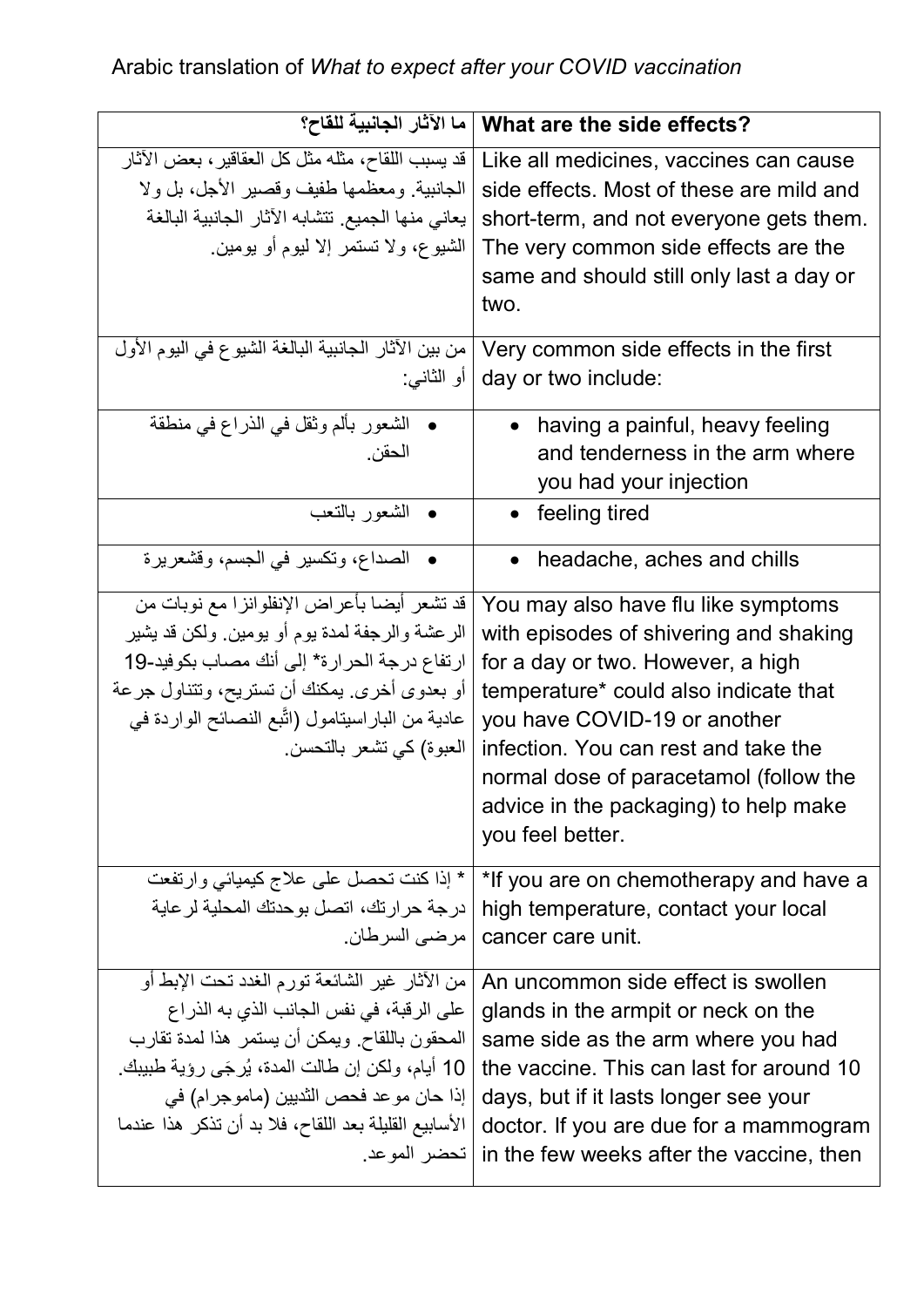|                                                    | you should mention that when you           |
|----------------------------------------------------|--------------------------------------------|
|                                                    | attend.                                    |
| ماذا يجب عمله إذا كنتُ قلقًا بشأن أعراضي؟          | What should I do if I am concerned         |
|                                                    | about my symptoms?                         |
| تستمر هذه الأعراض لمدة أقل من أسبوع. ولكن إذا      | These symptoms normally last less than     |
| بدا أن أعراضك تزداد سوءًا، أو إذا كنت قلقًا، اتصل  | a week. If your symptoms seem to get       |
| بطبيبك في عيادة الأسرة، أو رقم خدمات الرعاية       | worse or if you are concerned, call your   |
| الصحية في الأوقات التي لا تعمل فيها العيادة. إذا   | GP or Out of Hours service. If you do      |
| استشرت طبيبًا أو ممرضًا، تأكد من أن تخبره بأنك     | seek advice from a doctor or nurse,        |
| حصلت على اللقاح (أظهر له بطاقة التطعيم —احتفظ      | make sure you tell them about your         |
| ببطاقتك في مكان آمن) حتى يمكنه تقييم حالتك تقييمًا | vaccination (show them the vaccination     |
| صحيحًا. كما يمكنك الإبلاغ عن أي أعراض جانبية       | $card - keep$ your card safe) so that they |
| تشتبه في أنك تعانى منها من اللقاحات والعقاقير من   | can assess you properly. You can also      |
| خلال برنامج البطاقة الصفراء. يمكنك القيام بذلك     | report suspected side effects of           |
| عبر الإنترنت بالبحث بكتابة عبارة بطاقة فيروس       | vaccines and medicines through the         |
| الكورونا الصغراء Coronavirus Yellow                | Yellow Card scheme. You can do this        |
| Card أو بتنزيل تطبيق البطاقة الصفراء  Yellow       | online by searching Coronavirus Yellow     |
| .Card app                                          | Card or by downloading the Yellow Card     |
|                                                    | app.                                       |
|                                                    |                                            |
| https://coronavirus-                               | https://coronavirus-                       |
| yellowcard.mhra.gov.uk                             | yellowcard.mhra.gov.uk                     |
| هل هناك آثار جانبية أخطر؟                          | Are there other more serious side          |
|                                                    | effects?                                   |
| ذكر وقوع حالات شديدة الندرة تتعلق بتخثر الدم،      | There have been reports of an              |
| ونزف غير طبيعي بعد الحصول على لقاحي                | extremely rare condition involving blood   |
| أستر از ينكا ويانسن. نظر ا للمخاطر العالية من      | clots and unusual bleeding after the       |
| مضاعفات كوفيد-19 وحالات الوفاة منه، خلصت           | AstraZeneca and Janssen vaccines.          |
| هيئة الرقابة على الأدوية ومنتجات الر عاية الصحية   | Because of the high risk of                |
| (MHRA)، ومنظمة الصحة العالمية، والهيئة             | complications and death from COVID-        |
| الأوروبية للأدوية إلى أن المفاضلة ما بين فوائد     | 19, the Medicines and Healthcare           |
| الحصول على اللقاح وعدم الحصول عليه تؤيد            | products Regulatory Agency (MHRA),         |
| الحصو ل عليه تأييدًا كبيرً ا.                      | the World Health Organisation and the      |
|                                                    | European Medicines Agency have             |
|                                                    | concluded that the balance is very much    |
|                                                    | in favour of vaccination.                  |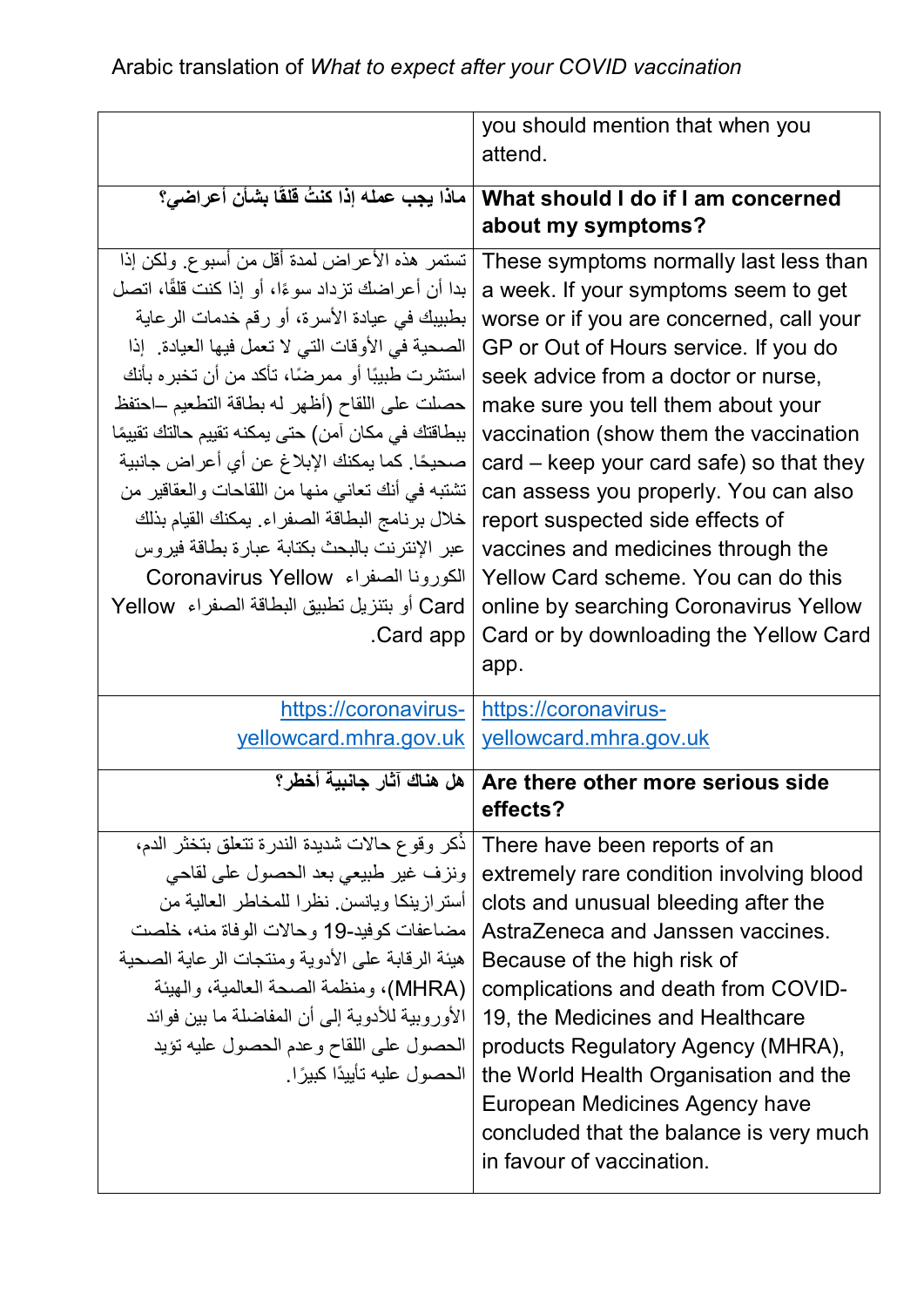| إذا كنت تعانى من أي من الأعراض التالية لمدة<br>تزيد على 4 أيام وفي خلال 28 يومًا من حصولك<br>على اللقاح، يجب أن تحصل على مشورة طبية عل <i>ى</i><br>وجه السرعة من طبيبك في عيادة الأسرة أو من<br>قسم الطوارئ. | If you experience any of the following<br>from more than 4 days and within 28<br>days after vaccination you should<br>seek medical advice urgently from<br>your GP or Emergency Department.                |
|--------------------------------------------------------------------------------------------------------------------------------------------------------------------------------------------------------------|------------------------------------------------------------------------------------------------------------------------------------------------------------------------------------------------------------|
| •   صداع مستجد شديد، لا تساعد المسكنات<br>العادية في التخلص منه، أو يزداد سوءًا.                                                                                                                             | • a new, severe headache which is<br>not helped by usual painkillers or<br>is getting worse                                                                                                                |
| •   صداع غير عادي يبدو أنه يزداد سوءًا عند<br>الاستلقاء على الظهر أو عند الانحناء، أو قد<br>يصاحبه الأعراض التالية:                                                                                          | • an unusual headache which<br>seems worse when lying down or<br>bending over or may be<br>accompanied by                                                                                                  |
| عدم وضوح الرؤية، وغثيان، وقيء                                                                                                                                                                                | - blurred vision, nausea and<br>vomiting                                                                                                                                                                   |
| - صعوبة النكلم                                                                                                                                                                                               | - difficulty with your speech                                                                                                                                                                              |
| - ضعف، أو خمول، أو تشنجات                                                                                                                                                                                    | - weakness, drowsiness or<br>seizures                                                                                                                                                                      |
| • كدمات مستجدة غير معروف سببها<br>ويصاحبها شعور بالوخز، أو نزيف                                                                                                                                              | new, unexplained pinprick bruising<br>or bleeding                                                                                                                                                          |
| ضيق تنفس، أو ألم في الصدر ، أو تورم<br>الرجل، أو ألم مستمر في البطن                                                                                                                                          | • shortness of breath, chest pain,<br>leg swelling or persistent<br>abdominal pain                                                                                                                         |
| على مستوى العالم، طرأت حالات نادرة من التهاب<br>  في القلب، تسمَّى التهاب عضلة القلب أو   التهاب<br>غلاف القلب، بعد الحصول على لقاحي فايزر                                                                   | Worldwide, rare cases of inflammation<br>of the heart called myocarditis or<br>pericarditis have been reported after<br>Pfizer and Moderna COVID-19   ومودرنا ضد كوفيد-19.<br>vaccines.                    |
| وكانت هذه الحالات في معظمها بين الشباب الأصغر<br>سنًا، وبعد عدة أيام من الحصول على اللقاح. تعافى<br> معظم هؤلاء الأشخاص، وتحسنت حالتهم بعد الراحة                                                            | These cases have been seen mostly in<br>younger men within several days after<br>vaccination. Most of these people<br>recovered and felt better following rest   والعلاج البسيط.<br>and simple treatments. |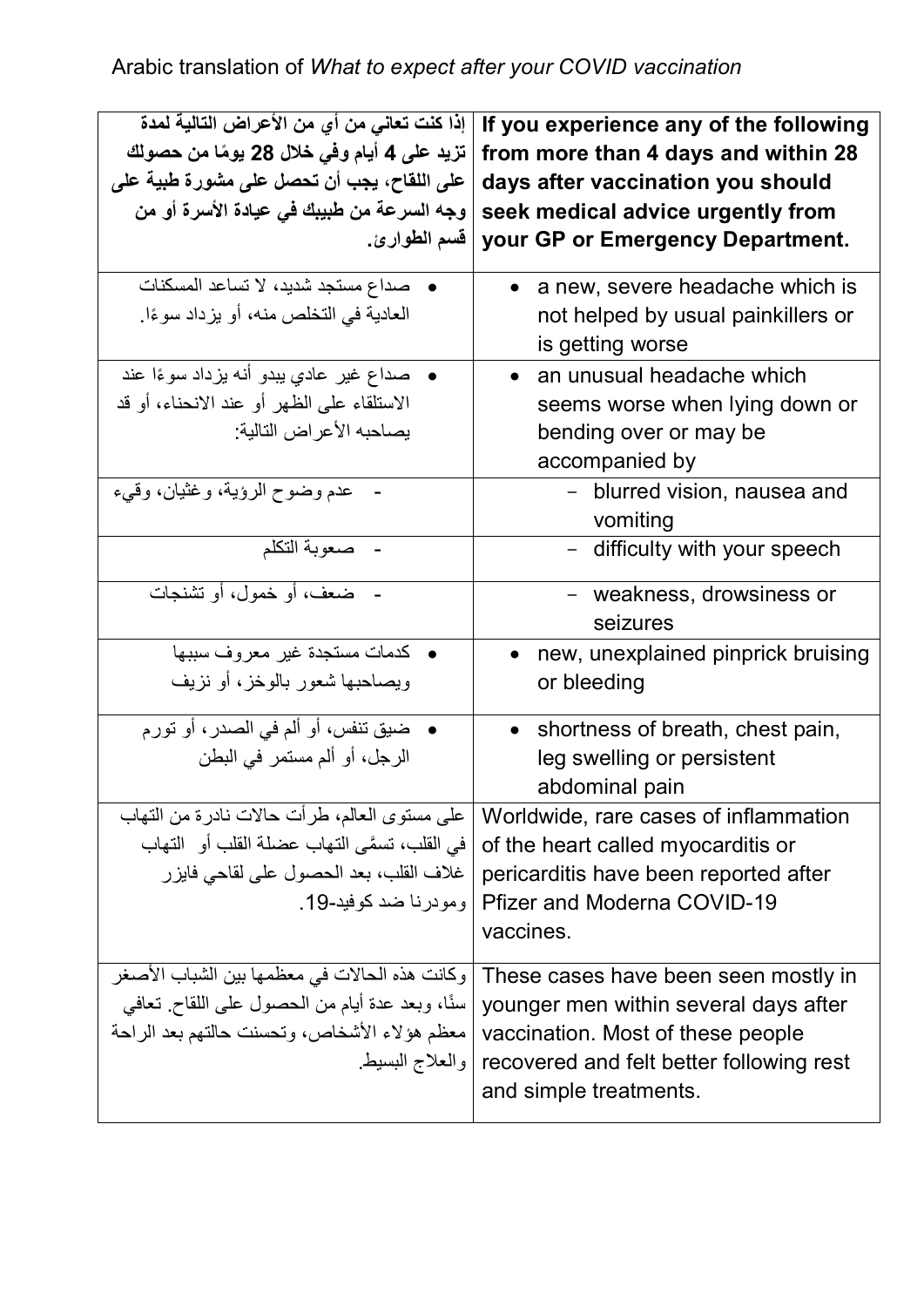| يجب أن تطلب المشورة الطبية على وجه السرعة                                                                                                                                                                                           | You should seek medical advice                                                                                                                                                                                                                                                 |
|-------------------------------------------------------------------------------------------------------------------------------------------------------------------------------------------------------------------------------------|--------------------------------------------------------------------------------------------------------------------------------------------------------------------------------------------------------------------------------------------------------------------------------|
|                                                                                                                                                                                                                                     | :urgently if you experience   إذا شعرت بما يلي:                                                                                                                                                                                                                                |
| • ألم في الصدر                                                                                                                                                                                                                      | chest pain                                                                                                                                                                                                                                                                     |
| • ضيق تنفس                                                                                                                                                                                                                          | • shortness of breath                                                                                                                                                                                                                                                          |
| •   شعور بضربات قلب سريعة أو قوية، أو<br>ر فر فة                                                                                                                                                                                    | feelings of having a fast-beating,<br>$\bullet$<br>fluttering, or pounding heart                                                                                                                                                                                               |
| هل يمكن أن أصاب بكوفيد-19 من اللقاحات؟                                                                                                                                                                                              | <b>Can I catch COVID-19 from the</b><br>vaccines?                                                                                                                                                                                                                              |
| لا يمكن أن تصـاب بكوفيد-19 من اللقاح، ولكن قد<br>تكون أصبت به ولا تشعر بأعراض حتى بعد موعد<br>  التطعيم                                                                                                                             | You cannot catch COVID-19 from the<br>vaccine but it is possible to have caught<br>COVID-19 and not realise you have the<br>symptoms until after your vaccination<br>appointment.                                                                                              |
| على الرغم من إمكانية ارتفاع درجة الحرارة في<br>خلال يوم أو يومين من الحصول على اللقاح، إذا لم<br>تظهر عليك أي أعراض أخرى لكوفيد-19، أو طالت<br>مدة الحرارة، ابق في البيت ورتب لعمل اختبار .                                         | Although a fever can occur within a day<br>or two of vaccination, if you have any<br>other COVID-19 symptoms or your fever<br>lasts longer, stay at home and arrange<br>to have a test.                                                                                        |
| متى يمكنني العودة لمباشرة أنشطتي اليومية؟                                                                                                                                                                                           | When can I go back to daily<br>activities?                                                                                                                                                                                                                                     |
| بمكنك العو دة لممار سة أنشطتك العادية ما دمت تشعر<br>أنك في حال جيد. إذا شعرت بالألم في ذراعك<br>خاصةً، فقد تجد صعوبة في رفع أي شيء ثقيل. إذا<br>شعرت بو عكة أو بالتعب الشديد، يجب أن تستر ح<br>و تتجنب تشغيل الماكينات أو القيادة. | You should be able to resume activities<br>that are normal for you as long as you<br>feel well. If your arm is particularly sore,<br>you may find heavy lifting difficult. If you<br>feel unwell or very tired you should rest<br>and avoid operating machinery or<br>driving. |
| هل سيحميني اللقاح؟                                                                                                                                                                                                                  | Will the vaccine protect me?                                                                                                                                                                                                                                                   |
| أثبتت لقاحات كوفيد-19 التي حصلت عليها أنها تقلل<br>فر ص المعاناة من مر ض كو فيد-19.                                                                                                                                                 | The COVID-19 vaccines that you have<br>had have been shown to reduce the<br>chance of you suffering from COVID-19<br>disease.                                                                                                                                                  |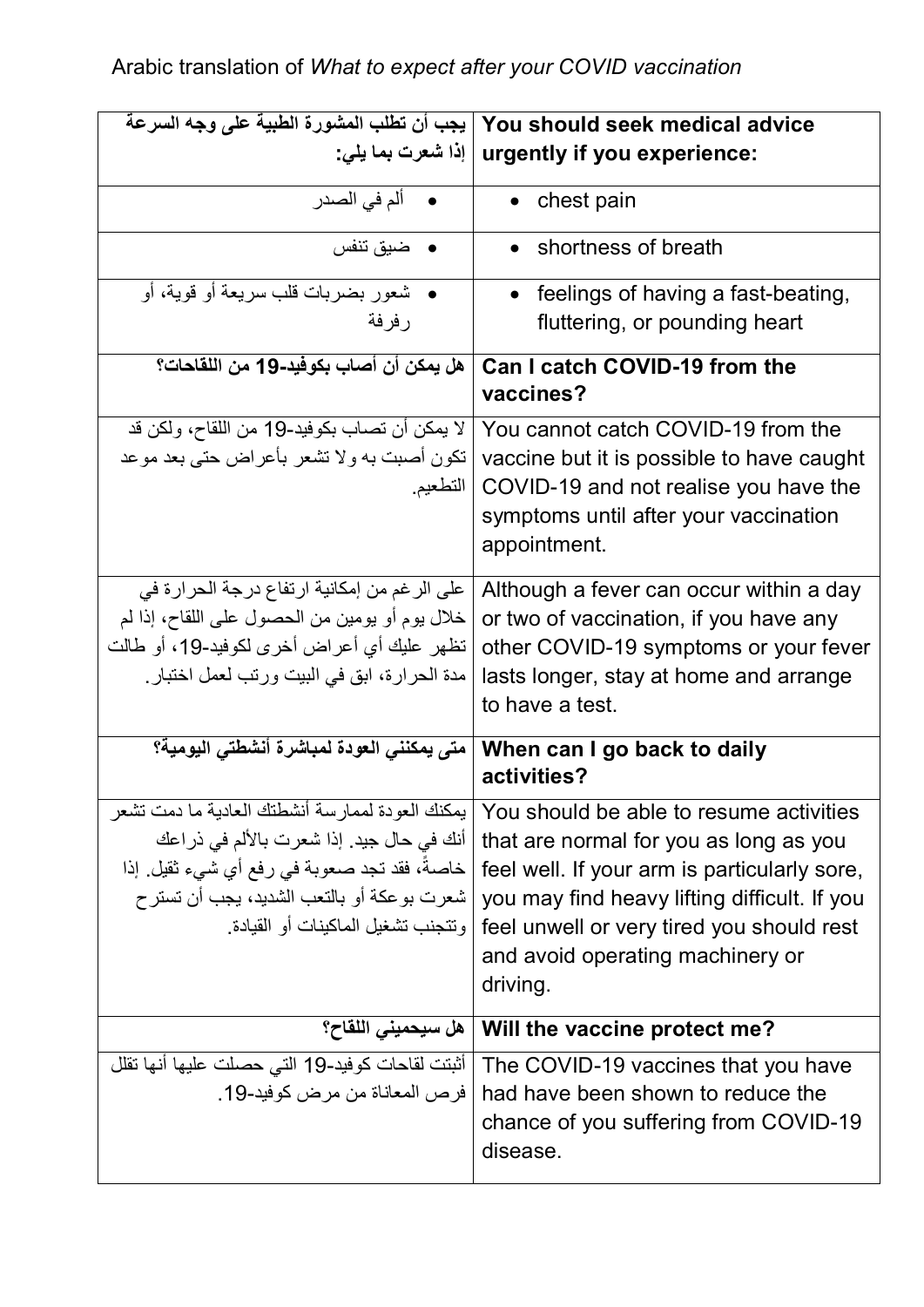## Arabic translation of *What to expect after your COVID vaccination*

| قد يحتاج جسمك بضعة أسابيع كي يصل لدرجة<br>الحماية التي توفر ها الجر عة الأولى من اللقاح.<br>يستجيب جسمك استجابة أسرع (بعد بضعة أيام) بعد<br>تناول أي جر عات إضافية. لا يوجد لقاح يحقق<br>الفعالية الكاملة، وشأنه في ذلك شأن كل العقاقير ، لذا<br>يجب أن تستمر في اتخاذ الاحتياطات الموصَى بها<br>لتجنب العدوى. قد يصاب بعض الأشخاص بكوفيد-<br>19 رغم التطعيم باللقاح، ولكنه سيقلل درجة<br>الخطورة. | It may take a few weeks from the first<br>dose for your body to build up<br>protection. Your body should respond<br>more quickly (after a few days) after any<br>additional doses. Like all medicines, no<br>vaccine is completely effective, so you<br>should continue to take recommended<br>precautions to avoid infection. Some<br>people may still get COVID-19 despite<br>having a vaccination, but this should be<br>less severe. |
|----------------------------------------------------------------------------------------------------------------------------------------------------------------------------------------------------------------------------------------------------------------------------------------------------------------------------------------------------------------------------------------------------|------------------------------------------------------------------------------------------------------------------------------------------------------------------------------------------------------------------------------------------------------------------------------------------------------------------------------------------------------------------------------------------------------------------------------------------|
| ماذا يمكنني عمله بعد الحصول على اللقاح؟                                                                                                                                                                                                                                                                                                                                                            | What can I do after I have had the<br>vaccine?                                                                                                                                                                                                                                                                                                                                                                                           |
| لا يمكن أن يصيبك اللقاح بمرض كوفيد-19، وتناول<br>الجر عتين الكاملتين سيقلل من فرص إصابتك بمرض<br>خطير وسيساعد على تقليل مخاطر نقل الفيروس<br>منك إلى الغير . لذا من المهم مداومة اتباع الإرشادات<br>الو طنية الحالية.                                                                                                                                                                              | The vaccine cannot give you COVID-19<br>infection, and a full course will reduce<br>your chance of becoming seriously ill. It<br>will help to reduce the risk of you<br>passing on the virus. So it is important<br>to continue to follow current national<br>guidance.                                                                                                                                                                  |
| من أجل حمايتك وحماية أفراد أسرتك وأصدقائك<br>  وزملائك، يجب عمل ما يلي:                                                                                                                                                                                                                                                                                                                            | To protect yourself and your family,<br>friends and colleagues you must still:                                                                                                                                                                                                                                                                                                                                                           |
| • ارتداء غطاء للوجه في الحالات الموصَى بها                                                                                                                                                                                                                                                                                                                                                         | wear a face covering where<br>advised                                                                                                                                                                                                                                                                                                                                                                                                    |
| الحفاظ على المسافات الآمنة بينك وبين<br>الأخر ين                                                                                                                                                                                                                                                                                                                                                   | practise social distancing                                                                                                                                                                                                                                                                                                                                                                                                               |
| <b>•</b> غسل بدبك بعنابة و باستمر ار                                                                                                                                                                                                                                                                                                                                                               | wash your hands carefully and<br>frequently                                                                                                                                                                                                                                                                                                                                                                                              |
| • فتح النوافذ لدخول المهواء النقي                                                                                                                                                                                                                                                                                                                                                                  | open windows to let fresh air in                                                                                                                                                                                                                                                                                                                                                                                                         |
| •   اتبع التوجيهات الحالية الواردة على موقع<br>الويب: www.gov.uk/coronavirus                                                                                                                                                                                                                                                                                                                       | follow the current guidance at<br>www.gov.uk/coronavirus                                                                                                                                                                                                                                                                                                                                                                                 |
| التطعيم لمساعدة الفئات الأكثر عرضة للمخاطر<br>الصحية.                                                                                                                                                                                                                                                                                                                                              | Vaccination, helping to protect those<br>most vulnerable.                                                                                                                                                                                                                                                                                                                                                                                |